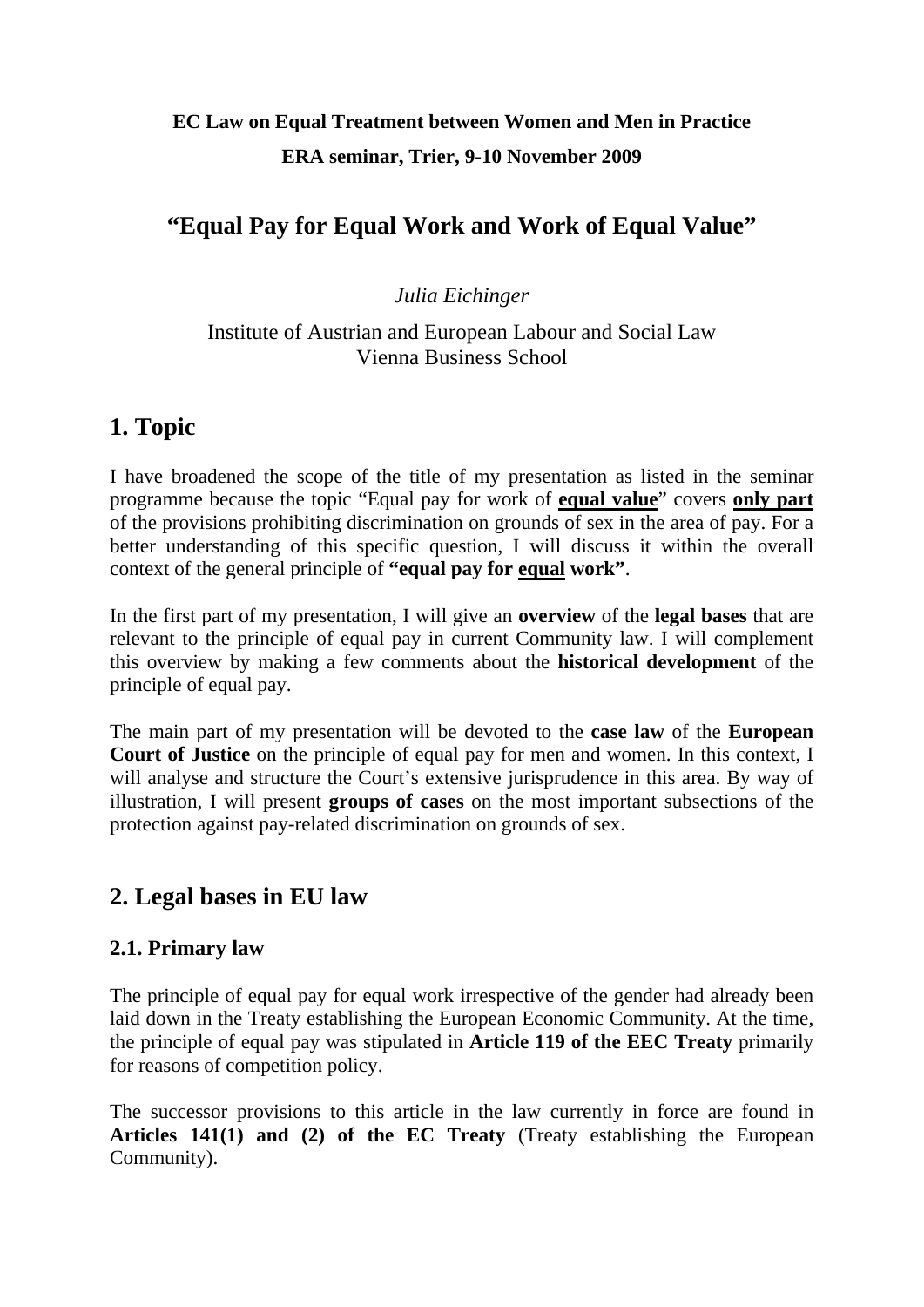According to the established practice of the ECJ, both former Article 119 of the EEC Treaty and Article 141 of the EC Treaty currently in force are directly applicable law in the various Member States.

#### **2.2. Secondary law ("Equal Treatment Directives")**

The principle of equal pay was laid down not only in primary law but also in secondary law in the form of directives.

Over a period of several decades, **Directive 75/117/EEC ("Equal Pay Directive")** provided the relevant legal basis. It put into concrete terms the provisions in Article 119 EEC Treaty and subsequently the provisions in Article 141 EC Treaty currently in force.

In the Equal Pay Directive, the Community legislator explicitly stipulated for the first time that the protection against discrimination on grounds of sex was not limited to the performance of equal work but also to cases involving the performance of **work of equal value**. This was an important extension of the scope of protection because, in the past, it had not been possible in some cases to prove discrimination in respect of pay because it had not been possible to prove that the work involved was equal work.

The first legal definition of **indirect discrimination** on grounds of sex (including in respect of pay) was provided in **Article 2(2) of Directive 97/80/EC ("Burden of Proof Directive")**.

The principle of equal pay was also included in **Article 3(1) lit c of Directive 76/207/EEC as amended by Directive 2002/73/EC**. 1 In terms of substance, however, this inclusion was limited to a reference to the Equal Pay Directive of 1975. In addition, the Directive also provided a definition of indirect discrimination in its Article 2(2).

All the directives on equal treatment of men and women cited above, including the Equal Pay Directive  $75/117/EEC$ , were repealed effective 15 August 2009<sup>2</sup> and replaced by **Directive 2006/54/EC ("Equal Treatment Directive – Recast")**. This directive helped to clear up the legal situation with regard to equal treatment for men and women in matters of employment and occupation, which had become too confusing. This clarification was achieved by merging in a single Equal Treatment Directive all the provisions that had previously been laid down in several specific directives. This essentially led to a consolidation of the relevant legal situation.

<sup>1</sup>  $1$  Overall, the primary purpose of amending the original Equal Treatment Directive of 1976 was to adapt it to the two so-called "Anti-Discrimination Directives" of the year 2000. Directive 2000/43/EC ("Anti-Racism Directive") and Directive 2000/78/EC ("Equal Treatment Framework Directive") extended the scope of prohibited grounds for discrimination in employment and occupation to include additional protected distinguishing criteria, i.e. ethnic origin, age, disability, religion, belief and sexual orientation. 2

<sup>&</sup>lt;sup>2</sup> In addition, Directive 86/378/EEC and Directive 96/97/EC amending Directive 86/378/EEC on equal treatment for men and women in occupational social security schemes were also repealed at the same time.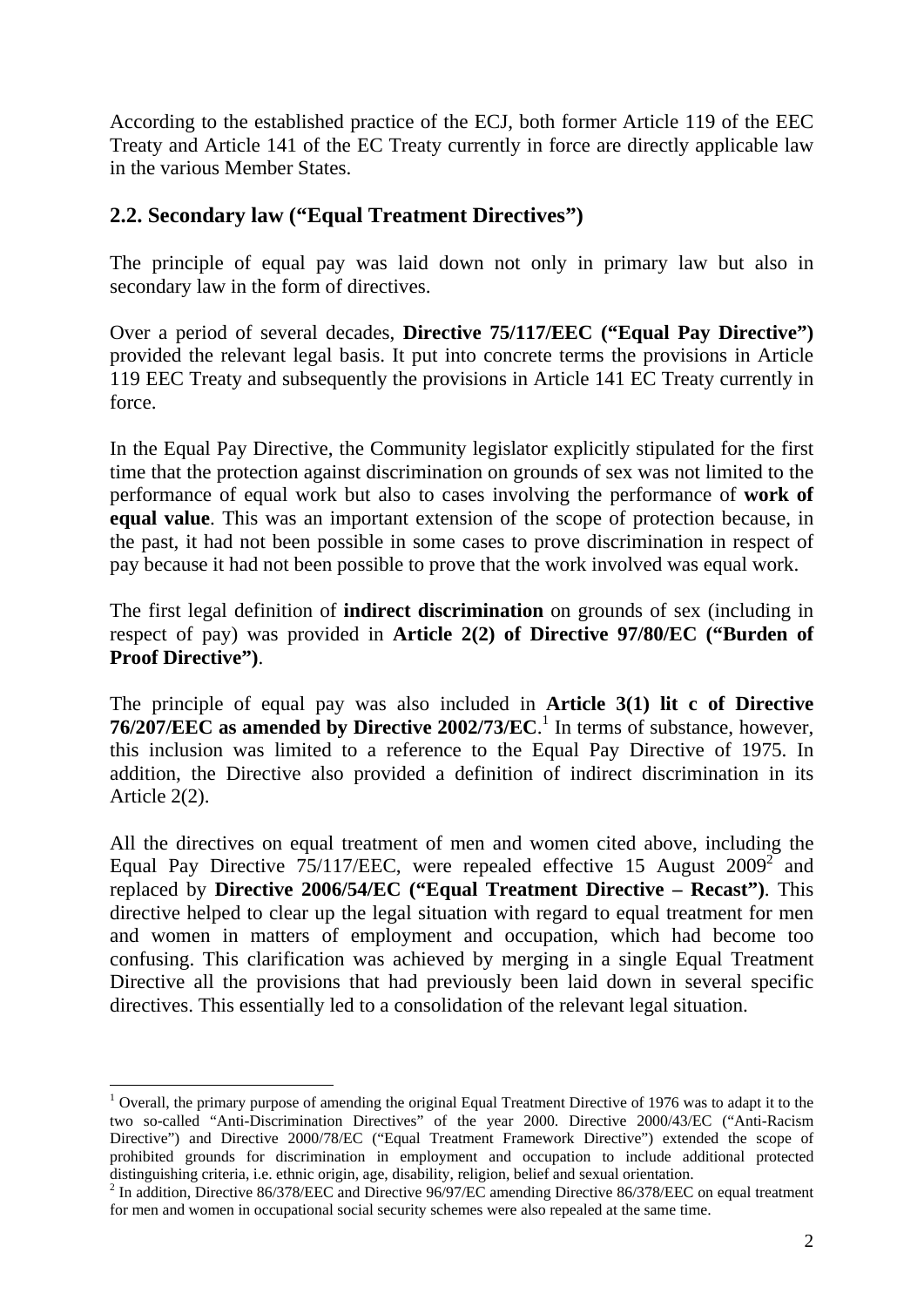In the Community law currently in force, the principle of equal pay is laid down more specifically (along with Article 141 EC Treaty) in **Article 4 of Directive 2006/54/EC**. 3

## **3. The principle of equal pay for equal work and work of equal value in Article 141 EC Treaty**

Under **Article 141(1) EC Treaty,** Member States are obliged to ensure that the principle of equal pay for men and women for equal work or work of equal value is applied. In addition, **paragraph 2** provides a **legal definition** of the term **"pay"** within the meaning of this Article. According to this definition, "pay" means the "ordinary basic or minimum wage or salary and any other consideration, whether in cash or in kind, which the worker receives directly or indirectly, in respect of his employment, from his employer". Finally, literae (a) and (b) of this paragraph define in greater detail what equal pay without discrimination based on sex means. In these two subparagraphs, the Community legislator distinguishes between pay for work at piece rates (lit a) and pay for work at time rates (lit b). **Litera (a)** stipulates for "wage incentive systems" that pay for the same work at piece rates shall be calculated on the basis of the same unit of measurement. **Litera (b)** stipulates for "time work systems" that pay for work at time rates shall be the same for the same job.

## **4. The principle of equal pay for equal work and work of equal value in Directive 2006/54/EC**

### **4.1. General background**

1

Both in the text (see Article 1 lit (b) on the scope of application, Article 2(1) lit (e) on the definition and Article 4 on the prohibition of discrimination as well as Article 5 to 13 specifically on company pensions) and in the recitals of Directive 2006/54/EC (see recitals 8 to 11 as well as 12 to 18 on company pensions), there are explicit references to the principle of equal pay for men and women for equal work and work of equal value.

#### **4.2. Relevant provisions in the Directive**

**Article 1 lit (b) of Directive 2006/54/EC** adds pay together with the (other) working conditions as a "new" **item** covered by the principle of equal treatment of men and women under the Equal Treatment Directive.

<sup>&</sup>lt;sup>3</sup> This provision is included in Title II, Chapter 1 of the Directive.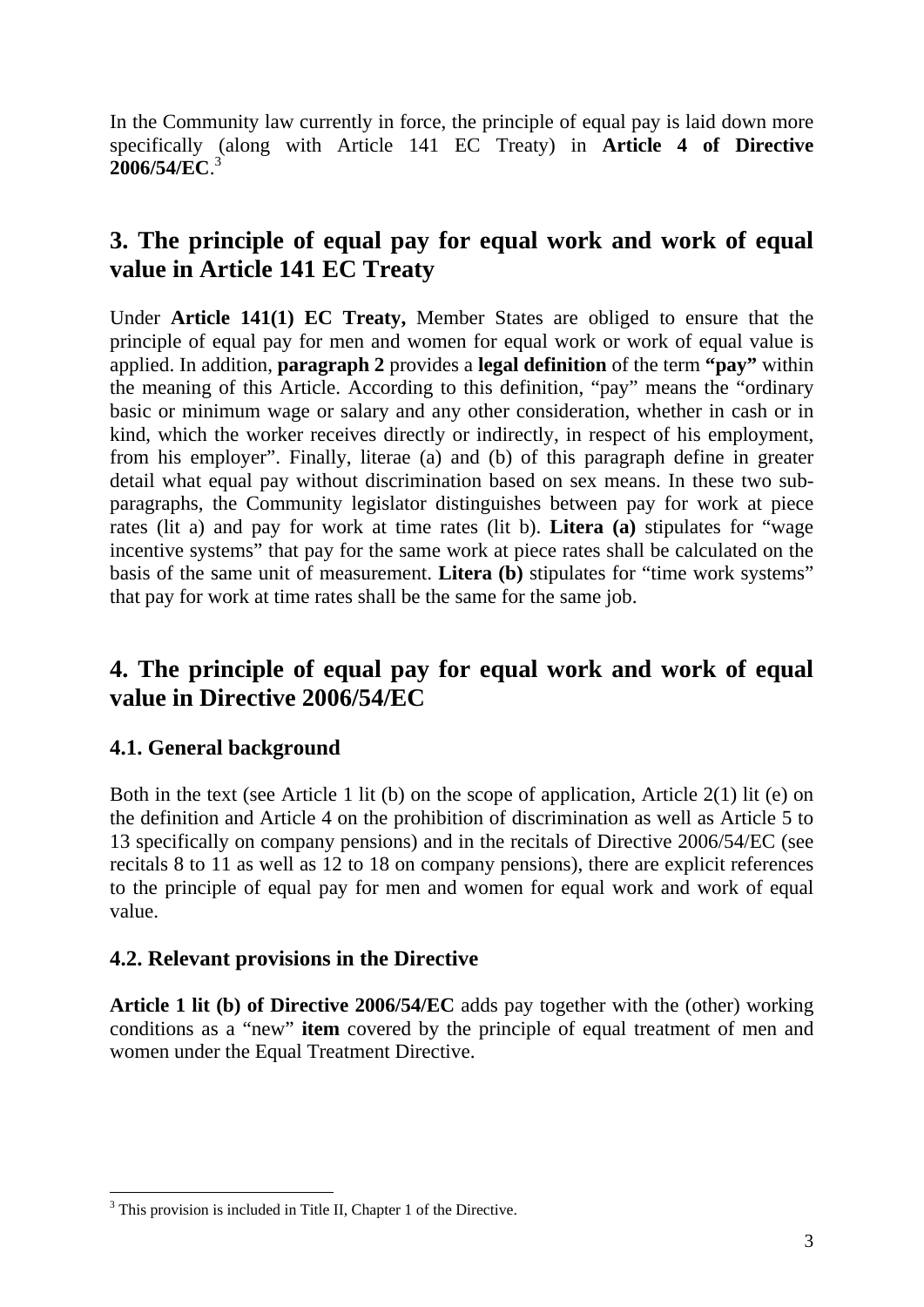According to **Article 2(1) lit (e)** of this Directive, "pay" means the "ordinary basic or minimum wage or salary and any other consideration, whether in cash or in kind, which the worker receives directly or indirectly, in respect of his employment, from his employer". The prohibition of discrimination on grounds of sex, as defined in Article 4 of Directive 2006/54/EC, is based on this **legal definition** of the term "pay", in conjunction with the definition in Article 141 EC Treaty.

**Article 4** – **Prohibition of discrimination** – **(1)** stipulates that "for the same work or for work to which equal value is attributed, direct and indirect discrimination on grounds of sex with regard to all aspects and conditions of remuneration shall be eliminated". This general prohibition of pay-related discrimination is supplemented in (2) by means of a special provision which refers to the **use of a job classification system** (e.g. in collective agreements) **to determine pay**. If such a job classification system is used for determining pay, "it shall be based on the same criteria for both men and women and so drawn up as to exclude any discrimination on grounds of sex".

According to the ECJ's established practice, the **term "pay"** as used in Community law should be **broadly** interpreted.

Pursuant to the ECJ's jurisprudence, **company pensions** are therefore also considered pay. However, in Directive 2006/54/EC, a separate chapter is devoted to equal treatment in occupational social security systems. **Articles 5 to 13** of the Directive<sup>4</sup> essentially codify the most important results of the ECJ's case law on equal treatment in connection with company pension systems (in particular after the landmark decision in the *Barber* case and subsequent decisions). This is also clearly stated in the recitals of the "recast" Equal Treatment Directive (see recitals 12 to 18).

### **4.3. Relevant recitals**

In the recitals of Directive 2006/54/EC, the Community legislator explicitly emphasises the great practical relevance of the principle of equal pay for equal work or work of equal value. According to **recital 8**, the principle of equal pay as laid down in primary law and consistently upheld in the case law of the ECJ "constitutes an important aspect of the principle of equal treatment between men and women" in general and "an essential and indispensable part" of both positive Community law and the ECJ's case law concerning sex discrimination.

**Recital 9** refers to the question (which is necessary for the applicability of the principle of equal pay) of how to assess whether workers are performing the **same work** or **work of equal value**. According to the ECJ's case law, the first thing to be done is to find out whether the workers concerned are in a **comparable situation** with regard to a range of factors. These factors include in particular the nature of work and training and working conditions.

<sup>1</sup> 4 See Title II, Chapter 2 Directive 2006/54/EC.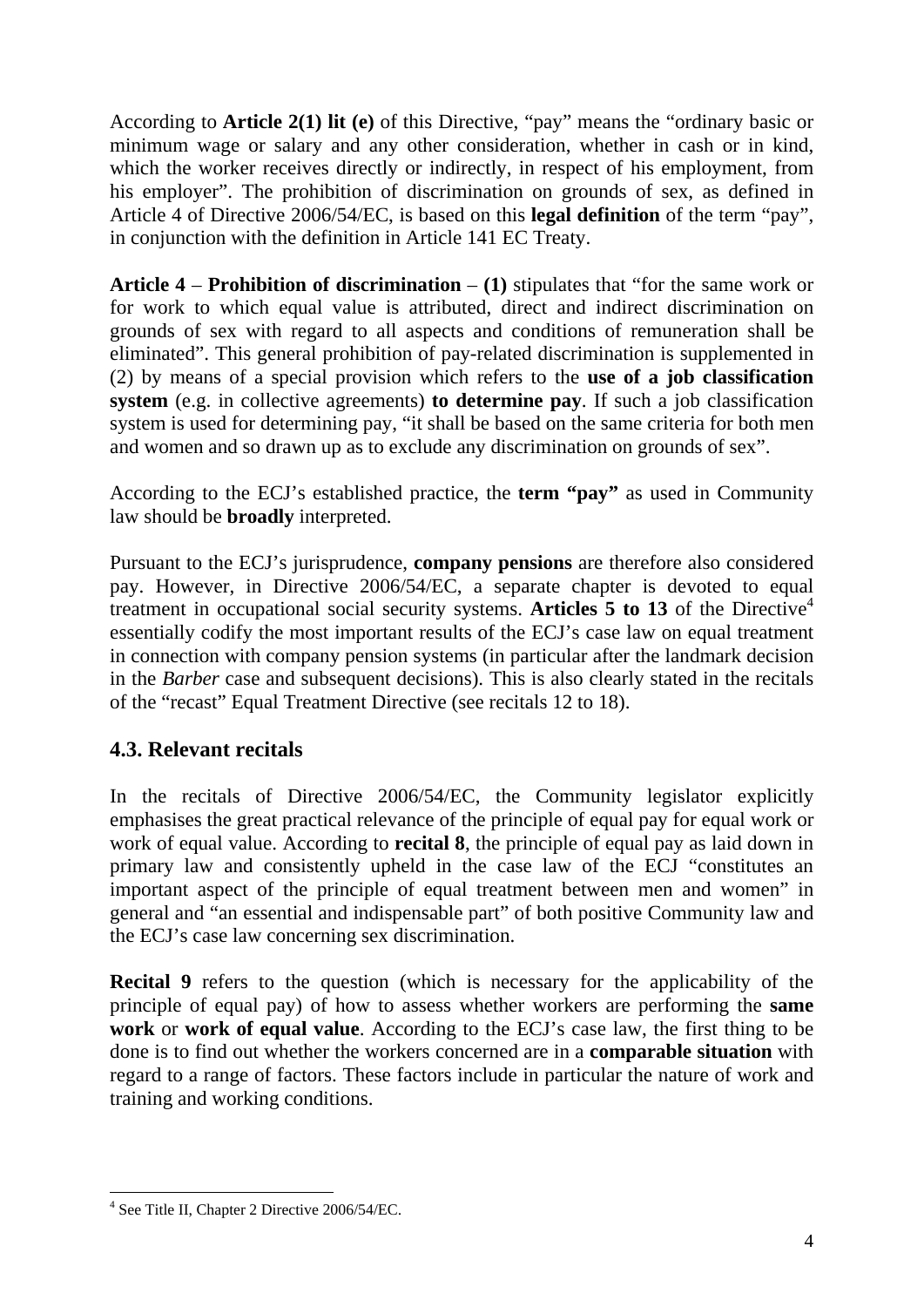In this context, **recital 10** refers to the fact that the ECJ has established that, in certain circumstances, the principle of equal pay also applies when men and women **do not** work for **the same employer**.

In **recital 11**, the Community legislator calls upon the Member States to continue to collaborate with the **social partners** in their efforts to combat pay-related discrimination in order to address "the problem of the continuing gender-based wage differentials and marked gender segregation on the labour market". The means recommended to achieve this objective include flexible working time arrangements which enable both men and women to combine family and work commitments more successfully. A promising **set of measures** should also include parental leave arrangements which could be taken up by either parent as well as the provision of accessible and affordable child-care facilities and care for dependent persons.

The collaboration with the social partners requested by the Community legislator in measures designed to implement the principle of equal pay must be seen against the background of the promotion of the social dialogue in EU law in general and in Directive 2006/54/EC (see Article 21) in particular.

## **5. Importance of the ECJ's case law on equal pay**

Today, there is very **extensive** ECJ **case law**, which is almost overwhelming, with regard to pay-related discrimination on grounds of sex; this case law has continuously evolved over decades.

It is therefore certainly no exaggeration to say that the ECJ's case law has played a key role in the **development** and **substantiation** of the principle of equal pay and in its **implementation** in practice and hopefully will continue to do so in future.

It has become very difficult to grasp this jurisprudence, not only because of its large scope but also because of its great variety. For this reason, it is necessary to **structure** this jurisprudence. In my presentation, I shall try to do this by forming several **groups of cases**.

However, I will only be able to cite selected **subsections** of this jurisprudence.